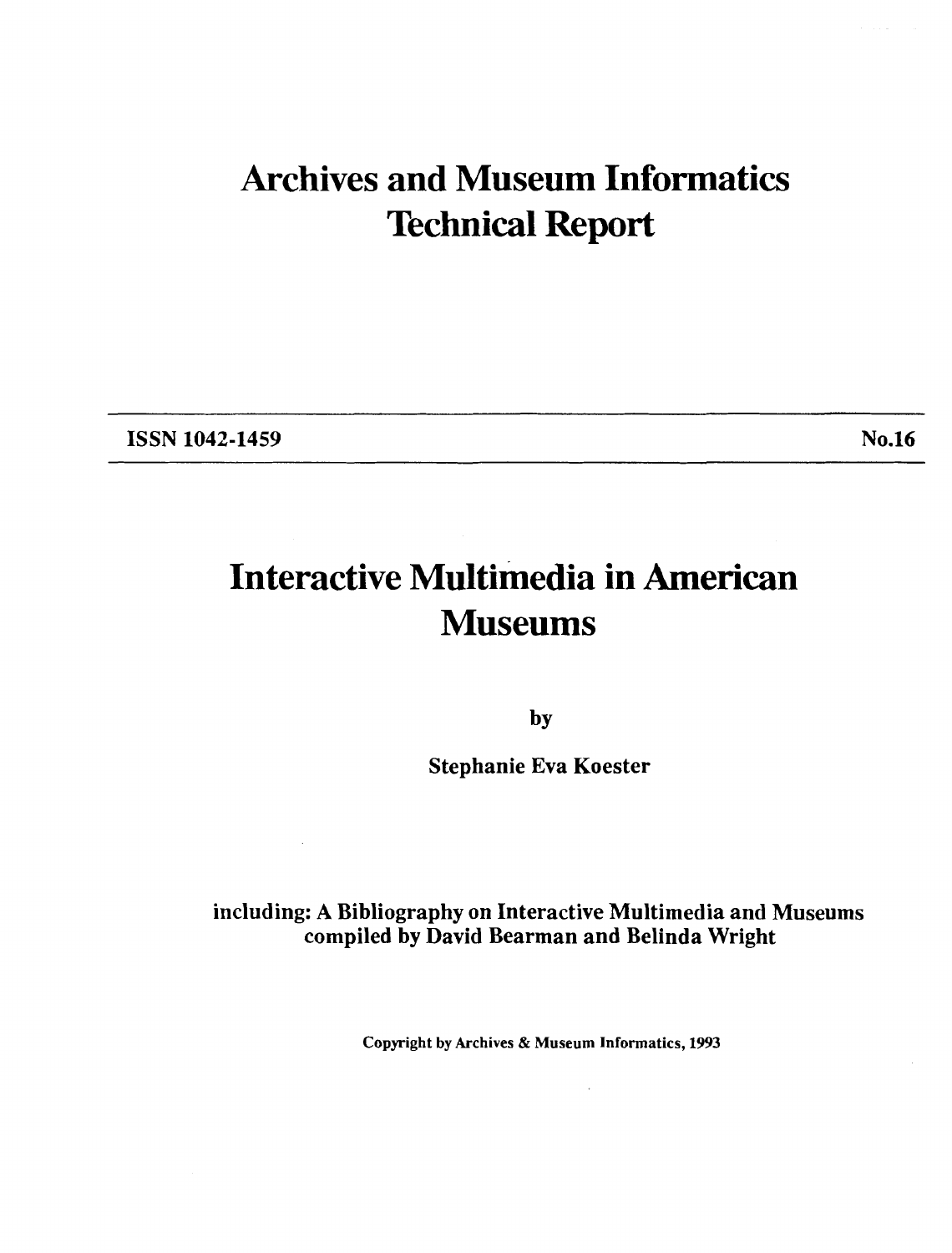## TABLE OF CONTENTS

Page

| <b>Introduction</b>                                                                                                                                                        | $\mathbf{1}$          |
|----------------------------------------------------------------------------------------------------------------------------------------------------------------------------|-----------------------|
| <b>I. THE MUSEUM CONTEXT</b>                                                                                                                                               |                       |
| <b>Educational Purposes of Museums</b>                                                                                                                                     | 4                     |
| The History of Interactive Multimedia in Museums                                                                                                                           | 9                     |
| <b>The Museum Visitor</b>                                                                                                                                                  | 16                    |
| The Museum as a Learning Environment                                                                                                                                       | 18                    |
| <b>II. RESEARCH FINDINGS</b>                                                                                                                                               |                       |
| A Profile of Museum in the Study                                                                                                                                           | 25                    |
| <b>Interactive Exhibit Design Issues</b><br>Multimedia Hardware<br>$\circ$<br>Multimedia Software                                                                          | 31<br>38<br>45        |
| <b>Putting it All Together</b>                                                                                                                                             | 47                    |
| <b>Interactive Multimedia in Museums</b>                                                                                                                                   | 54                    |
| The Future of Interactive Multimedia in Museums                                                                                                                            | 68                    |
| <b>III. SUMMARY &amp; CONCLUSION</b>                                                                                                                                       | 79                    |
| Appendices:                                                                                                                                                                |                       |
| Appendix A: Interviewee List<br>$\mathbf{o}$<br>Appendix B: Survey Methodology<br>۰<br>Appendix C: Quantitative Tables of Interview Results<br>o<br>Appendix D: References | 83<br>86<br>88<br>112 |
| <b>INTERACTIVE MULTIMEDIA AND MUSEUMS:</b><br>$\mathbf{o}$<br>A BIBLIOGRAPHY                                                                                               | $I-BIB.1$             |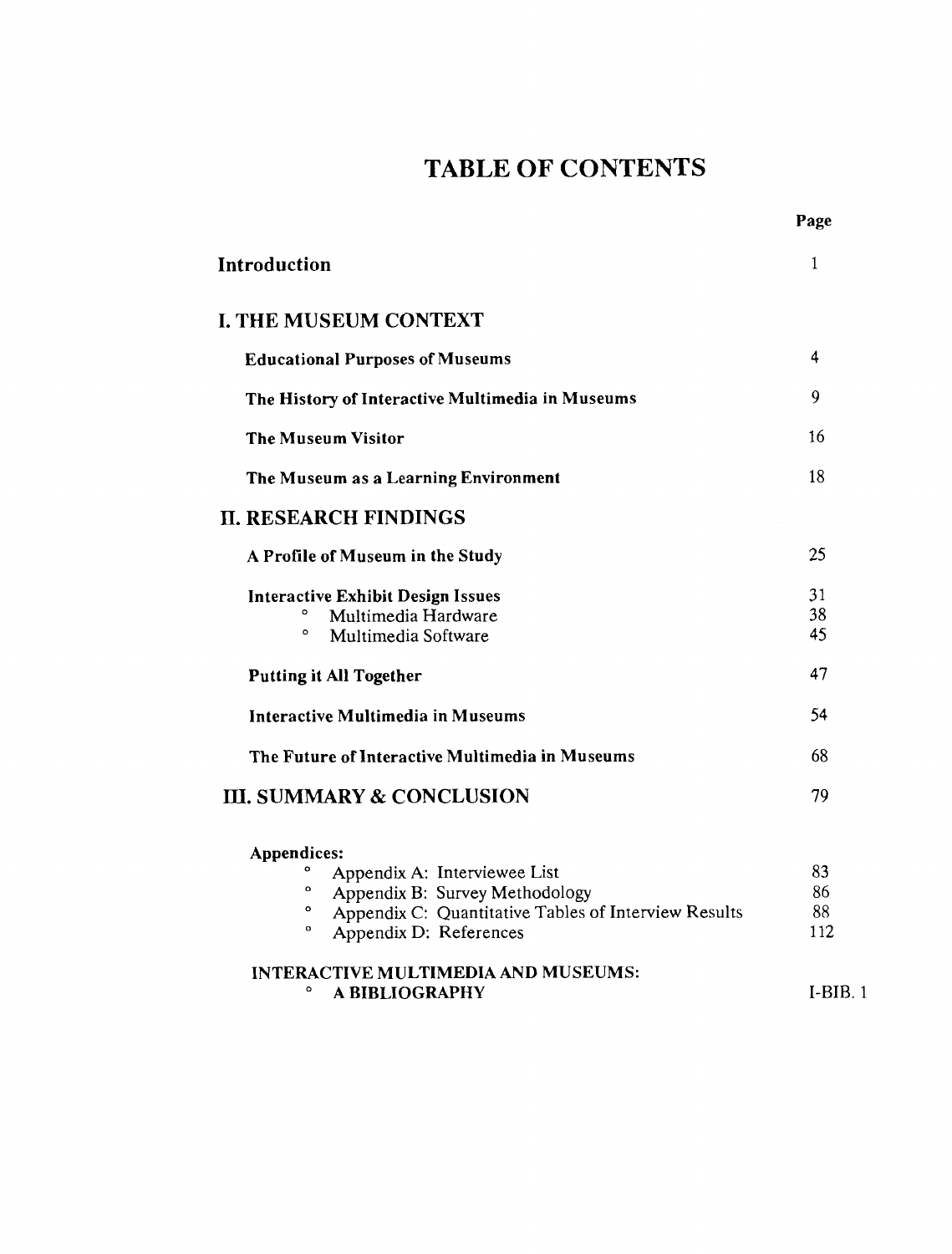#### **INTRODUCTION** 1

### **INTRODUCTION**

I remember clearly the day that I became interested in the use of interactive technologies in museums. I was visiting the California Academy of Sciences in San Francisco's Golden Gate Park in 1990 when I came across the *LIFEMap* exhibit, an interactive database of information on the origins of life. I can still recall the sleek, dimly lit area which immediately indicated that  $\tilde{I}$  had entered a new exhibit, and that promised me something quite different from the area I had just left. I also remember the floor lights which guided me to the computers against the wall. After my initial fervor to get to a computer was satiated, I began exploring each of the options the program had to offer. At first I was so excited about the technology and by the environment, that I didn't pay much attention to the text I was supposed to be reading. But as I moved from menu to menu, station to station, I began to pay attention to the messages being delivered, and I explored them until the lines started to form behind me.

At the time of that museum visit, I had been researching the interactive television and multimedia industries at the management and technology consulting firm for which I worked. When the time came to decide on a graduate program, I chose to study instructional technology because I felt it would provide me with a set of extremely useful skills to apply in the interactive media field, and would fit well with my business experience and personal interest in informal education environments.

In 1992, I undertook a research project to examine the use of interactive technology in American museum exhibits in satisfaction of a Master's Degree in Instructional Technology. This technical report represents a revised edition of the Master's Report which more thoroughly integrates the secondary and primary research conducted for this study. Chapter I examines the museum historically and socially, and specifically as a learning environment for visitors. Chapter I1 reviews the findings from interviews with museum and related professionals discussing their experiences with interactive technology in exhibits, and relates these conversations to additional published research and commentary on this subject.

The research project was based on the following objectives:

- To understand the museum's perspective on its role as an educational environment where informal learning can take place.
- To discover significant trends in interactive exhibit design, specifically, whether there seems to be a trend toward increased use of interactive technologies in museum exhibits.
- To identify key limiting factors against using interactive technologies in museums.
- To identify key success factors for interactive technology-based exhibits, including:
	- design considerations;
	- reasons for incorporating technology in exhibits;
	- effectiveness of various user-computer interfaces across museum audiences.

Copyright Archives & Museum Informatics, 1993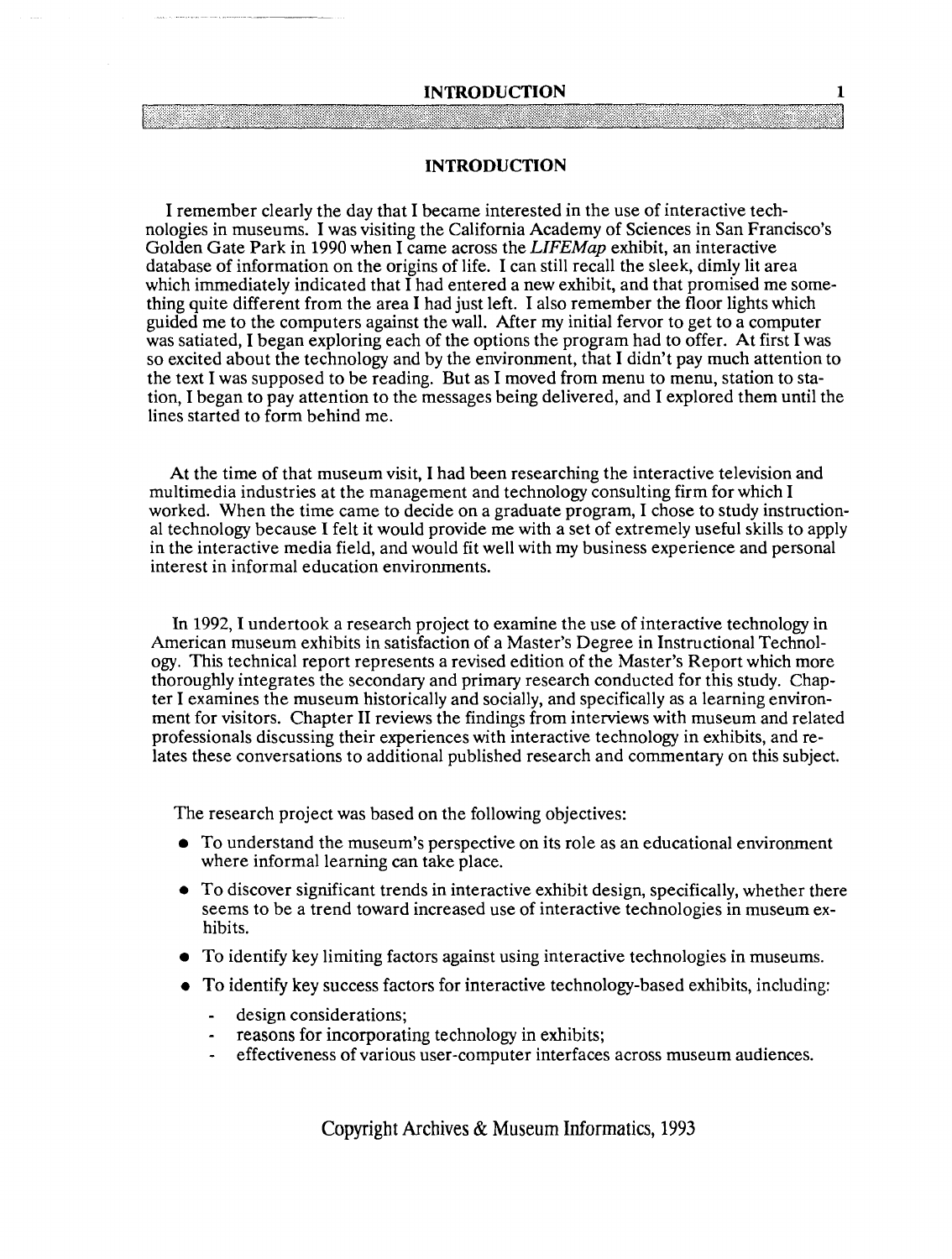### **2 INTERACTIVE MULTIMEDIA IN AMERICAN MUSEUMS**

Research began with a review of articles, reports, conference proceedings, books, and videos. Subsequently, over 70 potential interview participants were contacted by mail and by telephone for the primary research segment of this study (See Appendix **B** for Survey Methodology). Highlights from 45 interviews have been integrated throughout this report, 24 of which were with museum personnel, the remainder with professionals from museum associations, independent interactive exhibit designers, museum and multimedia experts (consultants, authors, etc.), and hardware and software companies (See Exhibit 1 for the interviewee categories, Appendix A for the names of the organizations interviewed, and Appendix C for summaries of the interviewee responses, both those included and not included in the body of this report). The general categories of discussion included the museum's educational philosophy, experience with interactive technology-based exhibits, reasons for including or not including technology in exhibits, and implications for technology-based exhibits in the future.

| Exhibit 1<br><b>Interviewee Categories</b> |                  |              |  |
|--------------------------------------------|------------------|--------------|--|
|                                            | <b>Attempted</b> | Completed    |  |
| <b>Museums</b>                             | 35               | 24           |  |
| <b>Art Museums</b>                         | 7                | 5            |  |
| History & Multidisciplinary Museums        | 9                | 5            |  |
| <b>Children's Museums</b>                  | 6                | 5            |  |
| Science & Technology Centers               | 10               | 7            |  |
| Corporate Museums                          | 1                |              |  |
| Zoos & Aquariums                           | $\mathbf{2}$     | 1            |  |
| <b>Associations &amp; Experts</b>          | 17               | 8            |  |
| Associations                               | 5                | 4            |  |
| Multimedia or Museum Experts               | 12               | 4            |  |
| Interactive Media/Exhibit Designers        | 13               | 6            |  |
| <b>Educational Media Producers</b>         | 3                | з            |  |
| <b>Hardware and Software Firms</b>         | 5                | 4            |  |
| Hardware Manufacturers                     | $\overline{2}$   | 2            |  |
| Software Manufacturers                     | 3                | $\mathbf{2}$ |  |
| <b>Totals</b>                              | 73               | 45           |  |

POLATS<br>Note: Several interviewees are involved in more than one functional area. For example, some of the experts are also involved in the design<br>of interactive products; some museum professionals were officers of associat attempting to gather all the relevant information from the interviewee's broad experiences.

Copyright Archives & Museum Informatics, 1993